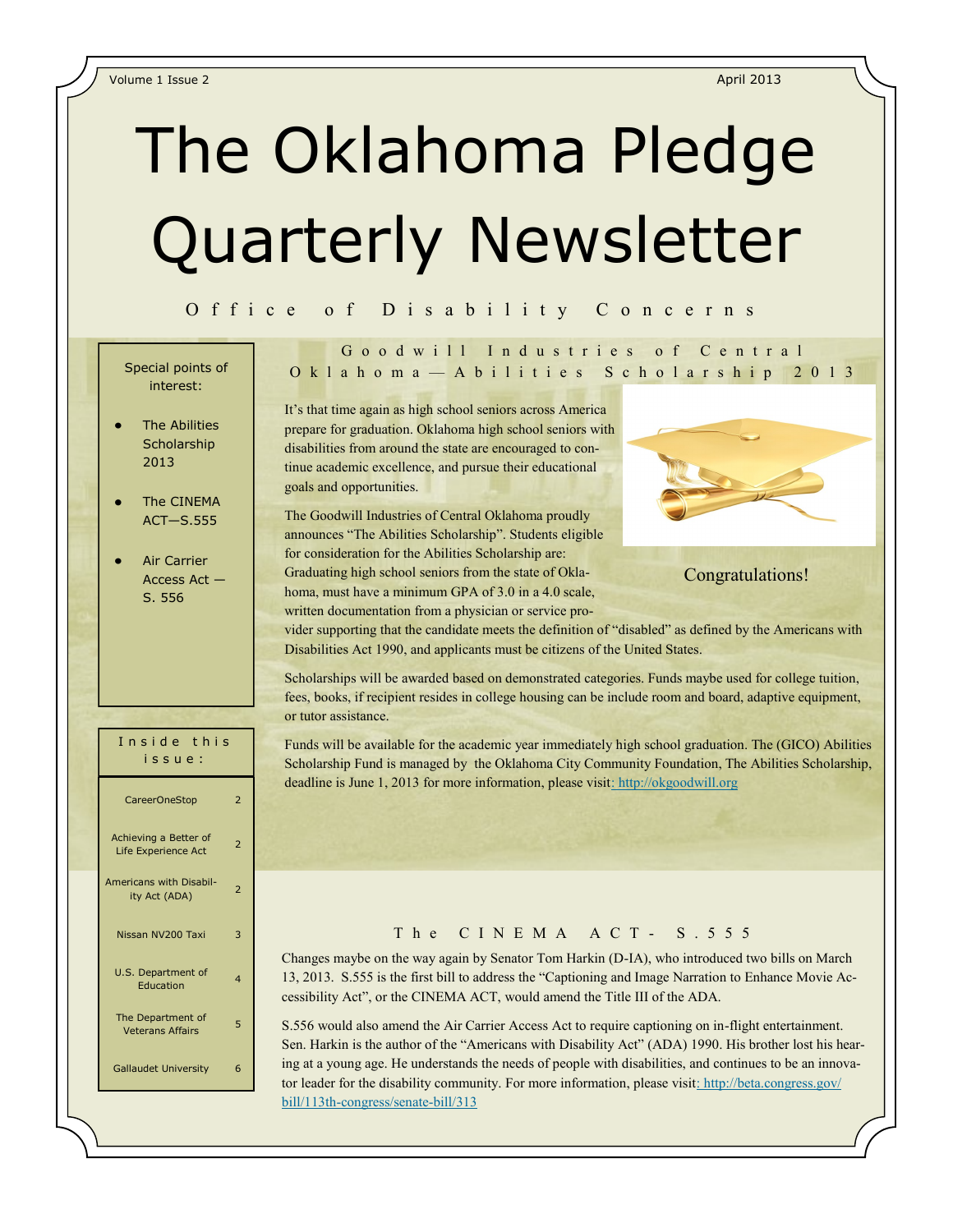# C a r e e r O n e S t o p

It's right for you, It's right at your finger tips, it's CareerOneStop your source for employment information and inspiration.

With online services such as Education +Training, Resumes + Interviews, Salary + Benefits, People + Places to Help, Job Search, how to write job descriptions, Explore Careers, Career Info, My Skills—My Future, Worker ReEmployment, and many, many, services to assist you.

Conveniently available 24/7, please visit: <http://www.careeronestop.org> . CareerOneStop is sponsored by the U.S. Department of Labor, Employment and Training Administration. Find your pathways to success today.



C a r e e r O n e S t o p



# A chieving a Better of Life E x p e r i e n c e A c t

The 113th Congress (2013-2014) are working to embrace The Achieving a Better of Life Experience Act (ABLE); which was introduced 2/13/13 (S.313).

The ABLE Act would amend Section 529 of the Internal Revenue Service Code of 1986 to create tax free savings accounts for individuals with disabilities. ABLE accounts would offer a myriad of saving opportunities, excuse the eligibility for Medicaid, and other programs.

To view bill summary and status of the ABLE Act, please visit: [http://thomas.loc.gov/cgi-bin/](http://thomas.loc.gov/cgi-bin/bdquery/z?d113:SN00313:@@@L&summ2=m&C:/Documents%20and%20Settings/107106/My%20Documents/My%20Music) [bdquery/z?d113:SN00313:@@@L&summ2=m&](http://thomas.loc.gov/cgi-bin/bdquery/z?d113:SN00313:@@@L&summ2=m&C:/Documents%20and%20Settings/107106/My%20Documents/My%20Music)

#### A m e ricans with Disability Act (ADA)

Merriam-Webster dictionary defines the word Accessible—providing access, and being within reach. Everyone should have accessibility, but unfortunately not everyone does. The 2010 Standard for Accessible Design for Title II, and Title III facilities address this issue and ensure regulations.



For 23 years the (ADA) has changed the way of life protecting the rights of people with disabilities. For more information, please visit:<http://www.ada.gov/> and [http://www.ada.gov/2010ADAstandards\\_index.htm](http://www.ada.gov/2010ADAstandards_index.htm)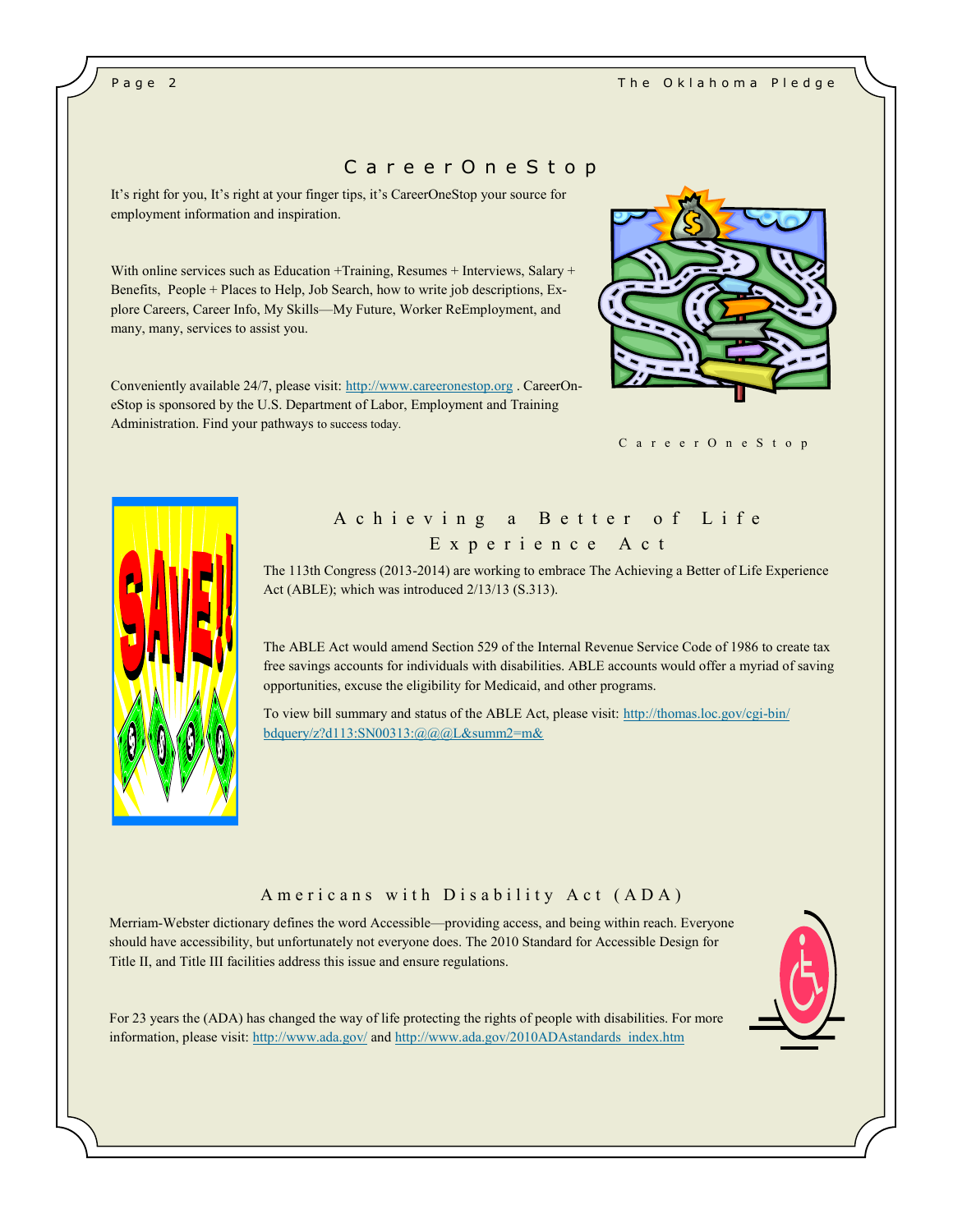

## T h e N i s s a n N V 2 0 0 T a x i

Stop, Look, and Listen!!! The new wave of taxi service is on the way according to the automobile make Nissan. "The Taxi of Tomorrow" will hit the streets of New York City this coming fall. Nissan collaborated with the wheelchair giant BraunAbility.

BraunAbility is known for its wheelchair accessible automobiles and lifts. The wheel chair ramp exceeds the Americans with Disability Act requirements. Providing the first integrated restraint safety system. Nissan plans to build the NV200 taxi in North American plants.

#### Stop, Look & Listen

For more information, please visi[t: http://nissannews.com/en-US/nissan/usa/channels/us-united](http://nissannews.com/en-US/nissan/usa/channels/us-united-states-nissan-cv-nv200-taxi-of-tomorrow/releases/video-report-taxi-of-tomorrow-with-accessibility-options-now-on-stage-at-the-new-york-international-auto-show?page=1)[states-nissan-cv-nv200-taxi-of-tomorrow/releases/video-report-taxi-of-tomorrow-with](http://nissannews.com/en-US/nissan/usa/channels/us-united-states-nissan-cv-nv200-taxi-of-tomorrow/releases/video-report-taxi-of-tomorrow-with-accessibility-options-now-on-stage-at-the-new-york-international-auto-show?page=1)[accessibility-options-now-on-stage-at-the-new-york-international-auto-show?page=1](http://nissannews.com/en-US/nissan/usa/channels/us-united-states-nissan-cv-nv200-taxi-of-tomorrow/releases/video-report-taxi-of-tomorrow-with-accessibility-options-now-on-stage-at-the-new-york-international-auto-show?page=1)

## U . S . D e p a r t m e n t o f E d u c a t i o n

A college degree is attainable with the help of the U.S. Department of Education assisting student reach their academic goals. Two new program tools are available to help students with repayment schedules and understanding the loan process.

The first tool is the repayment estimator were students can review their currently monthly payments, and see what other repayments opportunities are available. The second tool is complete counseling designed to inform students of various loan responsibilities.

These new programs are a good way to encourage students to monitor their financial future. For more information, please visit:<http://www.ed.gov>

"These tools give students the information they need to understand how to better manage their student loan obligation" said U. S. Department of Education, Secretary Arne Duncan

# A c c e p t a b l e C l i n i c a l E v i d e n c e

The Department of Veterans Affairs is striving to make services for those applying for Veterans' disability claims. The (ACE) initiative could discontinue required in person medical examination and Veterans receive benefits much faster. These four Transformation Initiatives ( Fully Develop Claims –FDC, Veterans Benefits Management System—VBMS, Acceptable Clinical Evidence– ACE, and Segmented Lanes hopes to address the Veterans' needs.

The (ACE) initiative could discontinue required in person medical examinations and Veterans received benefits quicker. The (ACE) was developed by both the Veterans Health Administration (VHA) and the Veterans Benefits Administration (VBA).

For more information, please visit:<http://www.va.gov/opa/pressrel/pressrelease.cfm?id=2425>